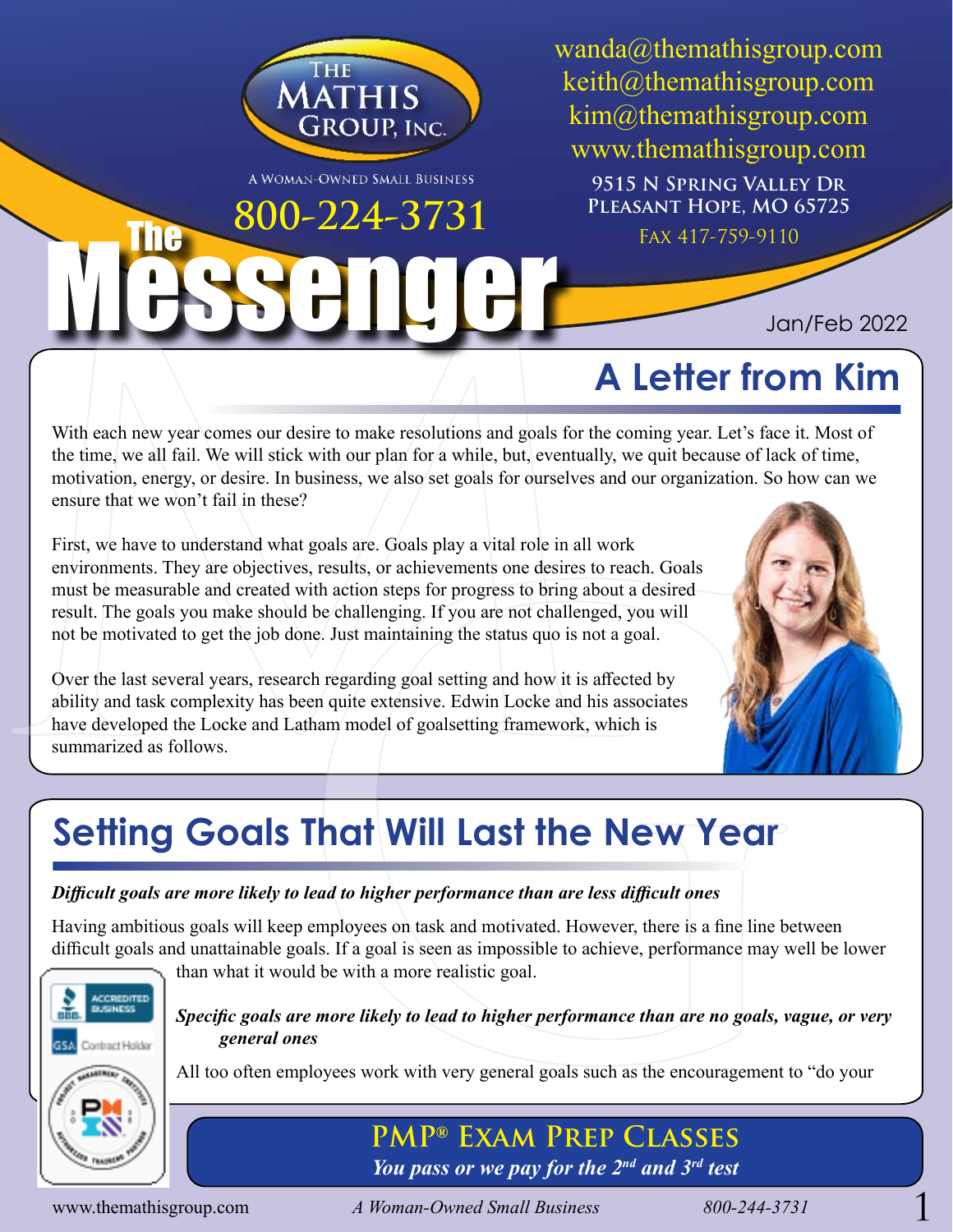## *Setting Goals That Will Last the New Year continued*

best." Research indicates that more specific goals are much more motivational. Give as much detail as possible to give the employee direction and something in which to strive.

### *Task feedback, or knowledge of results, is likely to motivate people toward higher performance by encouraging the setting of higher performance goals*

Feedback lets employees know where they stand and whether they are on or off course with their efforts. It allows for adjustments to be made well before the task should be completed. This will save valuable time and resources.

### *Goals are most likely to lead to higher performance when people have the abilities and the feelings of self-confidence required to accomplish them*

An employee must be able to accomplish the goal and feel confident in his or her ability. If an employee does not feel confident in his or her abilities, they probably will not work hard enough to accomplish the task.

### *Goals are most likely to motivate people toward higher performance when they are accepted and there is commitment to them.*

Allowing employees to participate in the goal-setting process helps build acceptance and commitment toward the goal. They will feel a sense of ownership. If it is not possible for employees to help set the goals, be sure that you explain everything to them in as much detail as possible. The more they understand and agree with the goals that are set, the more likely they will be successful in achieving the desired results.

(Taken from Organizational Behavior, John R. Schermerhorn, Jr., James G. Hunt, and Richard N. Osborn)

Realizing your goals all boils down to being motivated enough to do them. There have been several models of motivation developed throughout the years. Finding the motivational style that works best with your employees may take a little time. Fortunately, it will be time well spent, for the goals of your organization will be met.

# **2022 Boot Camp Dates**

| February 22-25     |
|--------------------|
| <b>April 25-28</b> |
| <b>June 21-24</b>  |
| Aug 29-Sept 1      |
| October 24-27      |
| December 5-8       |

Live, Virtual PMP<sup>®</sup> Live, Virtual PMP® Live, Virtual PMP® Live, Virtual PMP® Live, Virtual PMP® Live, Virtual PMP®

## *Visit* **www.themathisgroup.com**

## **You Pass or We Pay**

**Proverbs 15:18 A hot-tempered man stirs up strife, but he who is slow to anger quiets contention.**

**Proverbs 21:30 No wisdom, no understsanding, no counsel can avail against the Lord.**

**Always aim for achievement and forget about success. Helen Hayes**

2 www.themathisgroup.com *A Woman-Owned Small Business 800-244-3731*

**Truth**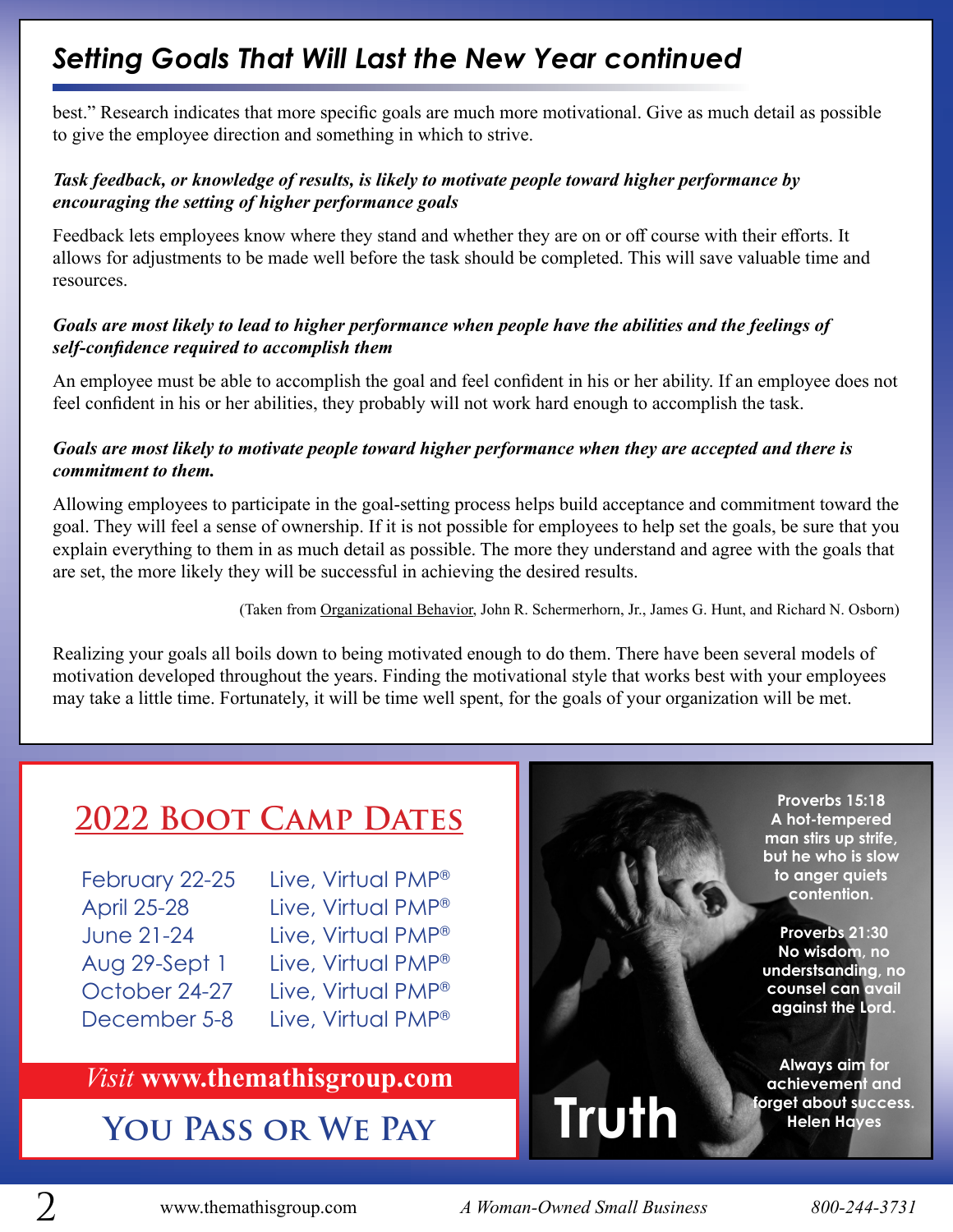# **Student** Spotlig

We want to recognize students who have successfully passed the PMP® Exam.

## *What is your favorite food?* **Chicago deep dish pizza**

*What is your favorite movie?* **The Ultimate Gift**

*What is a hidden talent that you have?* **I make custom heirloom quality furniture**

# *Congratulations,* **Kent Owens!**

### *How could we make our class better?*

**Everything about the class structure is fine. I would consider starting to focus more on application rather than just knowledge, definitions, etc. The exams that seem to be coming out recently are about 50-75% application. There is no way to know the answer unless the student can visualize how the project flows. Reading and focusing on the Heldman book helped me a lot with getting past just memorizing things and understanding the order of things. Thanks.**

*What was the best thing about the PMP*® *Exam Prep Boot Camp?*

**Dr. Mathis. Great teacher and I love his passion and attitude.** 

> *Please write a recommendation about our class.*

**If you need to pass the PMP**® **there is no better way to prepare for the knowledge that will be required. The Mathis Group has many different ways to prepare the student and assist in learning all that is required.**

*How do you think the PMP*® *Certification will help your career?*

**The criteria for taking my new position was to have the PMP**® **certification within a year, so I am glad to have it out of the way.**

# **Just For Fun**

*https://www.goodhousekeeping.com/holidays/valentines-day-ideas/a26863/valentines-day-facts/*

**St. Valentine wasn't just one person. One possible St. Valentine was a priest in third century Rome. This Valentine defied Emperor Claudius II's ban on marriage, illegally marrying couples in the spirit of love until he was caught and sentenced to death.**

**At the end of the 5th century, Roman Pope Gelasius officially declared February 14 "St. Valentine's Day." It wasn't until the Middle Ages, though, that the holiday became associated with love and romance.**

**Cupid wasn't always a sweet, innocent baby. Instead, the real Cupid was an "unconquerable" mythological God named Eros. He was initially depicted as a handsome, immortal man with the intimidating power to make people fall in love.**

**The oldest record of a valentine being sent was a poem written by a French medieval duke named Charles to his wife in 1415 while he was imprisoned in the Tower of London**

**People started exchanging cards and handwritten letters during the 17th century, but it was in the 1840s that Esther Howland mass-produced the first Valentine's Day cards with elaborate lace and ribbons.**

**Today, Americans spend a lot on love. According to the National Retail Foundation, Americans spent over \$21 billion on Valentine's Day gifts in 2021 alone!**

**And Necco has to start making them just days after February 14 to have enough in time for the next Valentine's Day. That's almost 100,000 pounds per day! But don't worry if you still have last year's box — they have a shelf life of five years.**